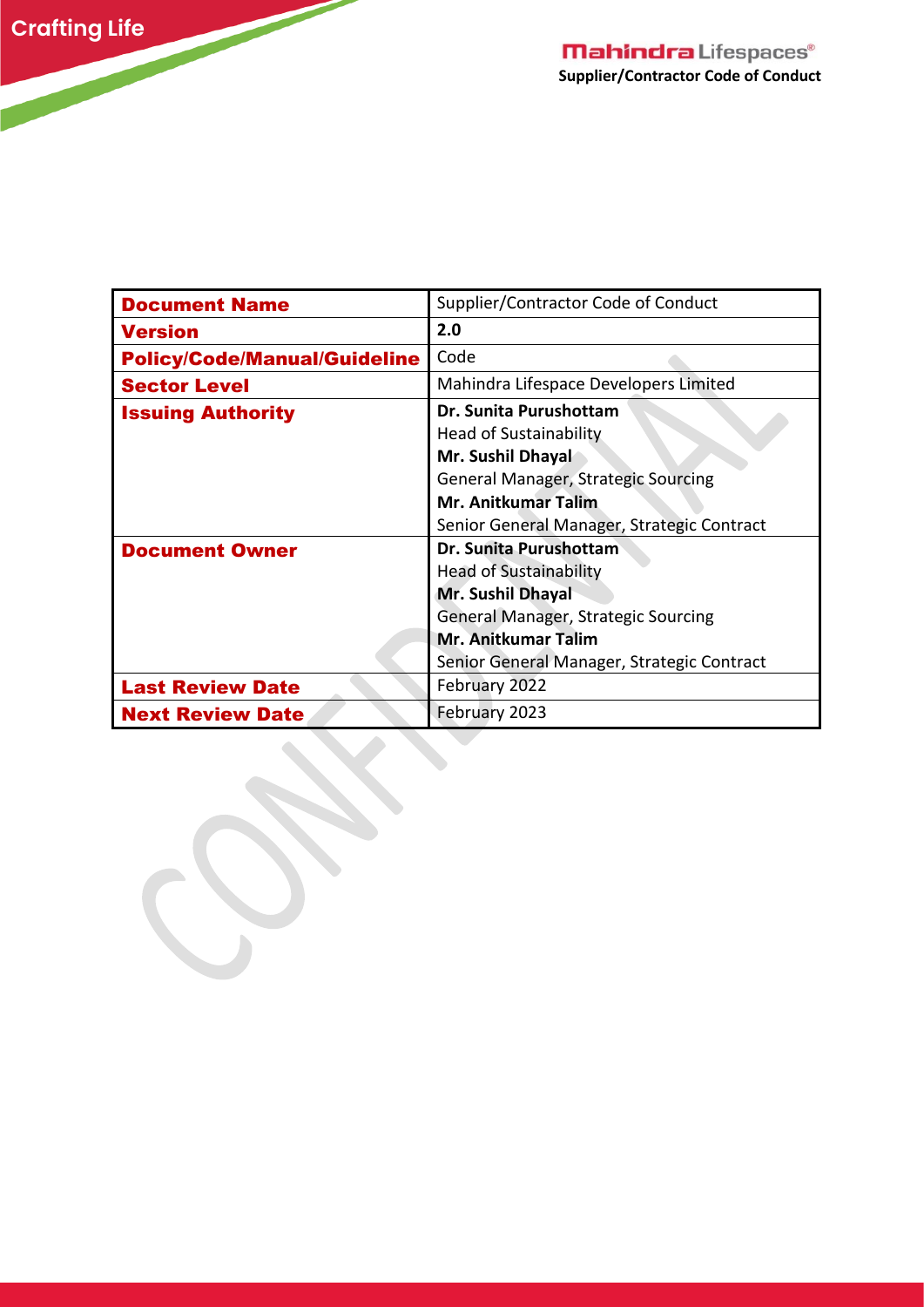# SUPPLIER/CONTRACTOR CODE OF CONDUCT

#### **Background**

**Mahindra Lifespace Developers Limited** believes that it is in the mutual interest of both Mahindra Lifespace Developers Limited and its suppliers/contractors to meet the present and future requirements of business and the society. This includes demonstrating responsibility towards the environment and people involved in the manufacture and delivery of products and services. To make its position clear and provide a guidance, Mahindra Lifespace Developers Limited has established the supplier/contractor code of conduct. The code describes the environmental and social responsibility requirements for Suppliers/Contractors. As a condition for doing business with Mahindra Lifespace Developers Limited, we expect compliance with these requirements. It is our intention to maintain this code in spirit of maintaining a constructive dialogue and collaborative partnership approach for benefit for both parties. The code of conduct is dynamic and evolving and meant to encourage suppliers/contractors to continually improve their metrics. Code of conduct must be used in conjunction with the MOU that is signed for each deal.

#### Scope

Mahindra Lifespace Developers Limited **'Supplier/Contractor Code of Conduct'** is applicable to all contractors and suppliers of construction materials. Suppliers/Contractors need to ensure that all the subsuppliers/sub-contractors must meet the principles of the Code of conduct.

#### Levels and Grouping

As per this code of conduct there is a provision of 3 levels of compliance for suppliers/contractors.

- Level 1 **Minimum** standard,
- Level 2 **Qualifying** standard, and
- Level 3 **Leadership** standard

These standards are grouped into three sections,

#### A. **Environment**

Mahindra Lifespace Developers Limited expects its suppliers/contractors to have an effective environmental policy and to comply with existing legislation and regulations regarding the protection of the environment. Suppliers/Contractors should wherever possible support a precautionary approach to environmental matters, undertake initiatives to promote greater environmental responsibility and encourage the diffusion of environmentally friendly technologies thereby implementing sound lifecycle practices. Suppliers/Contractors should strive to implement recognized management systems and guidelines such as ISO 14001.

#### B. **Labour**

Mahindra Lifespace Developers Limited expects its suppliers/contractors to support and respect the protection of internationally proclaimed human rights, and to ensure that they are not complicit in human rights abuses.

#### C. **Business Ethics**

Mahindra Lifespace Developers Limited expects all suppliers/contractors to adhere to the highest standard of ethical conduct.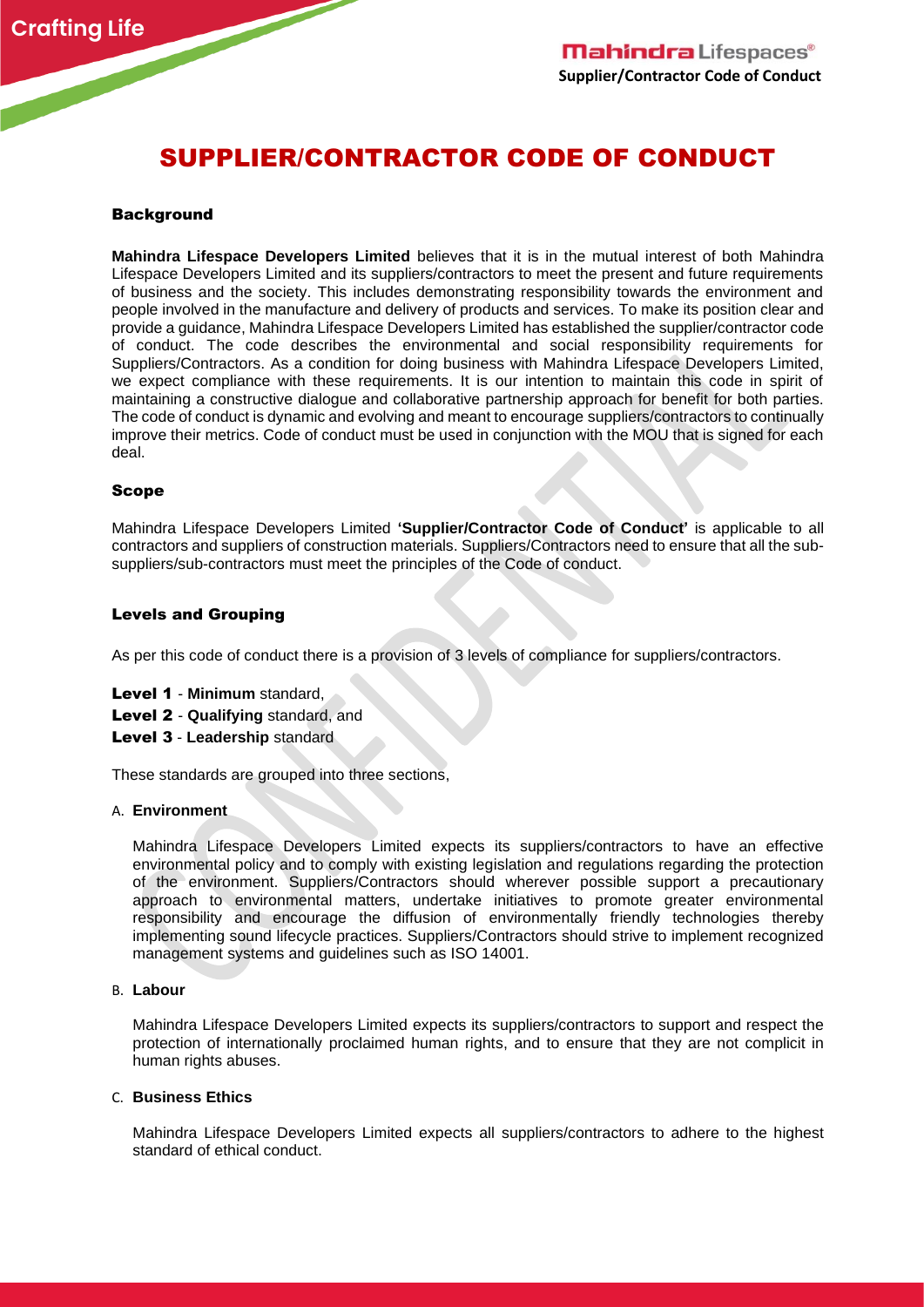# Level 1 | Minimum Standards

All Mahindra Lifespace Developers Limited suppliers/contractors are **obliged to fulfill** Level 1 as described below. It is expected that all suppliers/contractors comply to all statutory ESG compliances.

## A. Environment

Mahindra Lifespace Developers Limited requires its suppliers/contractors to have an environmental policy statement. Suppliers/Contractors shall comply with all the applicable local/regional and national environmental regulatory requirements for the region they operate in. Environmental permits/licenses (e.g., discharge monitoring), endorsements and registrations shall be maintained and updated for all the operational and reporting requirements.

### B. Labour

#### **1. Child Labour**

Mahindra Lifespace Developers Limited respects the children's right to development and education. Therefore, Mahindra Lifespace Developers Limited does not accept the use of child labour as part of workforce at/by the Supplier/Contractor. This means not to employ Children under the age of 18/ children younger than the legal minimum age.

#### **2. Discrimination**

Mahindra Lifespace Developers Limited respects cultural differences and does not do business with Suppliers/Contractors if the Suppliers/Contractors practice discrimination at work based on race, religion, gender, age, nationality or sexual orientation, expression, or marital status.

#### **3. Forced Labour**

The Code does not permit forced or involuntary labour by/at the Suppliers/Contractors. This includes forced prison work; work on a forced contract, bonded labour, slavery, and other forms of work, which are done against one's will or choice. Mahindra Lifespace Developers Limited does not tolerate employment which confines the employee in unreasonable debt bondage, etc.

#### **4. Harassment, Harsh or Inhumane Treatment**

Mahindra Lifespace Developers Limited requires its suppliers/contractors to create and maintain an environment that treats all employees with dignity and respect and will not use any threats of violence, sexual exploitation or abuse, verbal or psychological harassment or abuse. No harsh or inhumane treatment or coercion or corporal punishment of any kind is tolerated, not should there to be the threat of any such treatment.

#### **5. Health and Safety**

Mahindra Lifespace Developers Limited supports the fundamental human right to have safe working conditions. Suppliers/Contractors must ensure a good and safe working environment which complies to all applicable rules and laws. As a minimum,

- Workers must not be exposed to dangerous work without being properly protected
- Workers must be provided Personal Protection Equipment (PPE) & be trained & instructed in its proper use
- Facilities must comply with applicable laws and rules about construction safety as well as fire protection and fire alarms
- Facilities must provide appropriate illumination, ventilation, and noise protection
- All dangerous materials must be stored in safe places and used in safe and controlled ways
- All machinery must be properly maintained and shielded
- Facilities for meals and resting, if provided, must be kept clean and safe

Suppliers/Contractor should strive to implement recognized management systems and guidelines such as **ISO 45001.**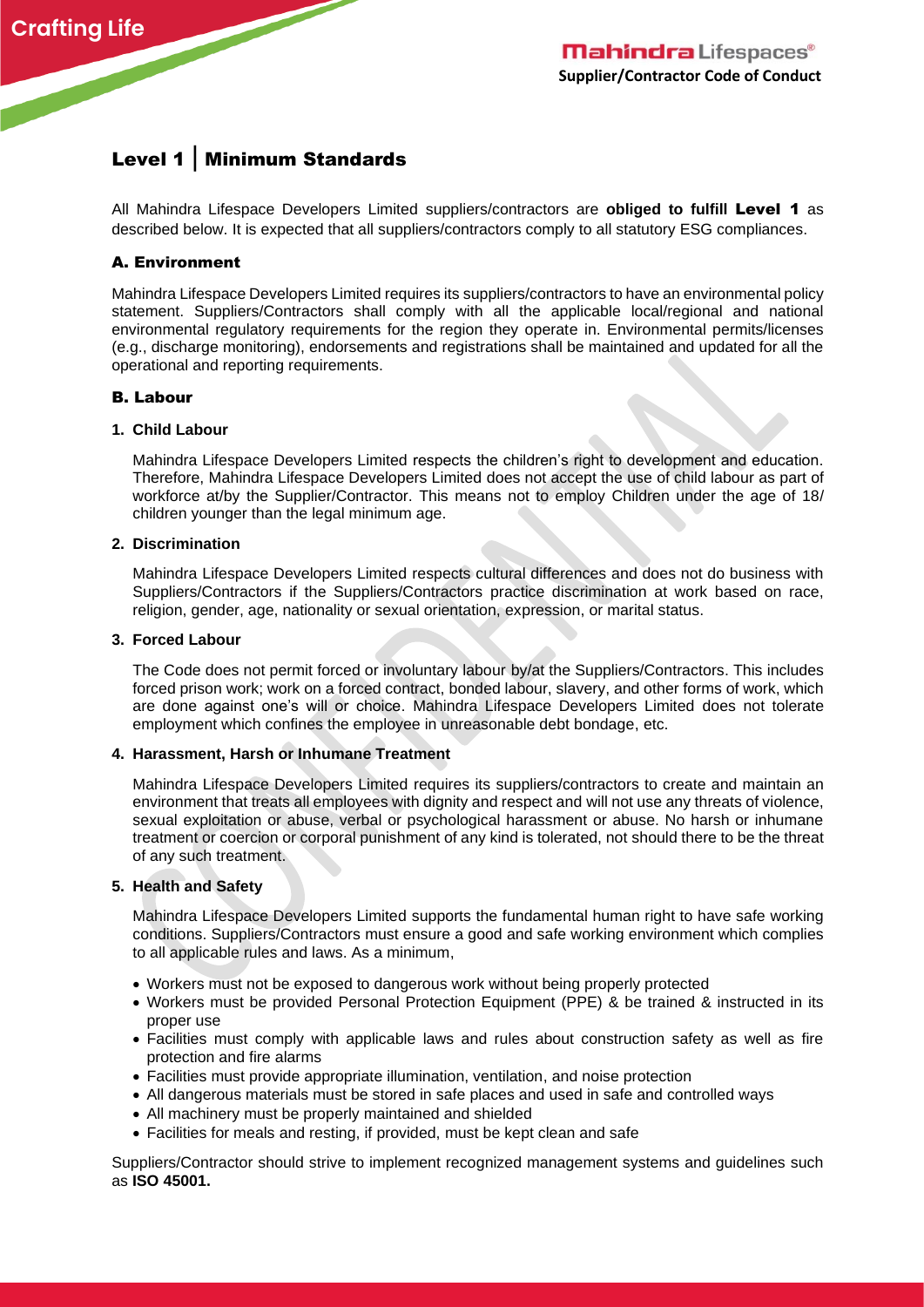# C. Business Ethics

### **1. Anti-bribery and Anti-Corruption (ABAC)**

Mahindra Lifespace Developers Limited has a zero-tolerance approach to acts of bribery and corruption by employees or anyone acting on behalf of the Company, and facilitation payments to any **Person** (defined below), including in relation to the obligations under this agreement. The Supplier/ Contractor shall comply with all anti-bribery and corruption and anti-money laundering laws and regulations and policies, and, in any event, shall ensure that their employees and service providers (including their personnel) shall not promise, offer, give or agree to give any person whosoever (including but not limited to private individuals and Public Officials) ("**Person**"), or solicit, accept or agree to accept from any Person, anything of value, either directly or indirectly, in connection with the Supplier's/Contractor's obligations under this agreement in order to obtain, influence, induce or reward any improper or illegal advantage (the "**Anti-Corruption Obligation**"). Bribery and Corruption are recognized as barriers to sustainable development and free trade. Mahindra Lifespace Developers Limited does not accept these practices and therefore does not offer or accept any kind of undue payment in any of our business transactions. Suppliers/Contractors shall act accordingly.

The Supplier/Contractor shall until the expiry or termination of the agreement with Mahindra Lifespace Developers Limited, whichever is earlier:

- a. Immediately disclose in writing to Mahindra Lifespace Developers Limited, details of any breach of the ABAC Obligation
- b. On request by Mahindra Lifespace Developers Limited, cooperate with Mahindra Lifespace Developers Limited to ensure and monitor compliance with the ABAC Obligation; and
- c. Inform its personnel that they are required to act in accordance with the ABAC Obligation.

Mahindra Lifespace Developers Limited shall have the right to terminate the agreement with immediate effect if Mahindra Lifespace Developers Limited believes that the ABAC Obligation has been breached.

#### **2. Conflict of Interest**

Suppliers/Contractors must ensure that if the Supplier's/Contractor's employee or his or her family member has a relationship with Mahindra Lifespace Developers Limited employee who can make decisions that will affect the supplier's/contractor's business, then the supplier/contractor must disclose these types of relationships to the Head of Purchase of Mahindra Lifespace Developers Limited before entering negotiations.

#### **3. Gifts and Hospitality**

Mahindra Lifespace Developers Limited accepts gifts or entertainments if they are consistent with common business practices (Mahindra Code of Conduct), are not excessive in value and cannot reasonably be construed as a bribe or payoff and if they do not violate applicable law. Mahindra Lifespace Developers Limited will, however, not accept any benefit to a Mahindra Lifespace Developers Limited employee to facilitate the supplier's/contractor's business with Mahindra Lifespace Developers Limited.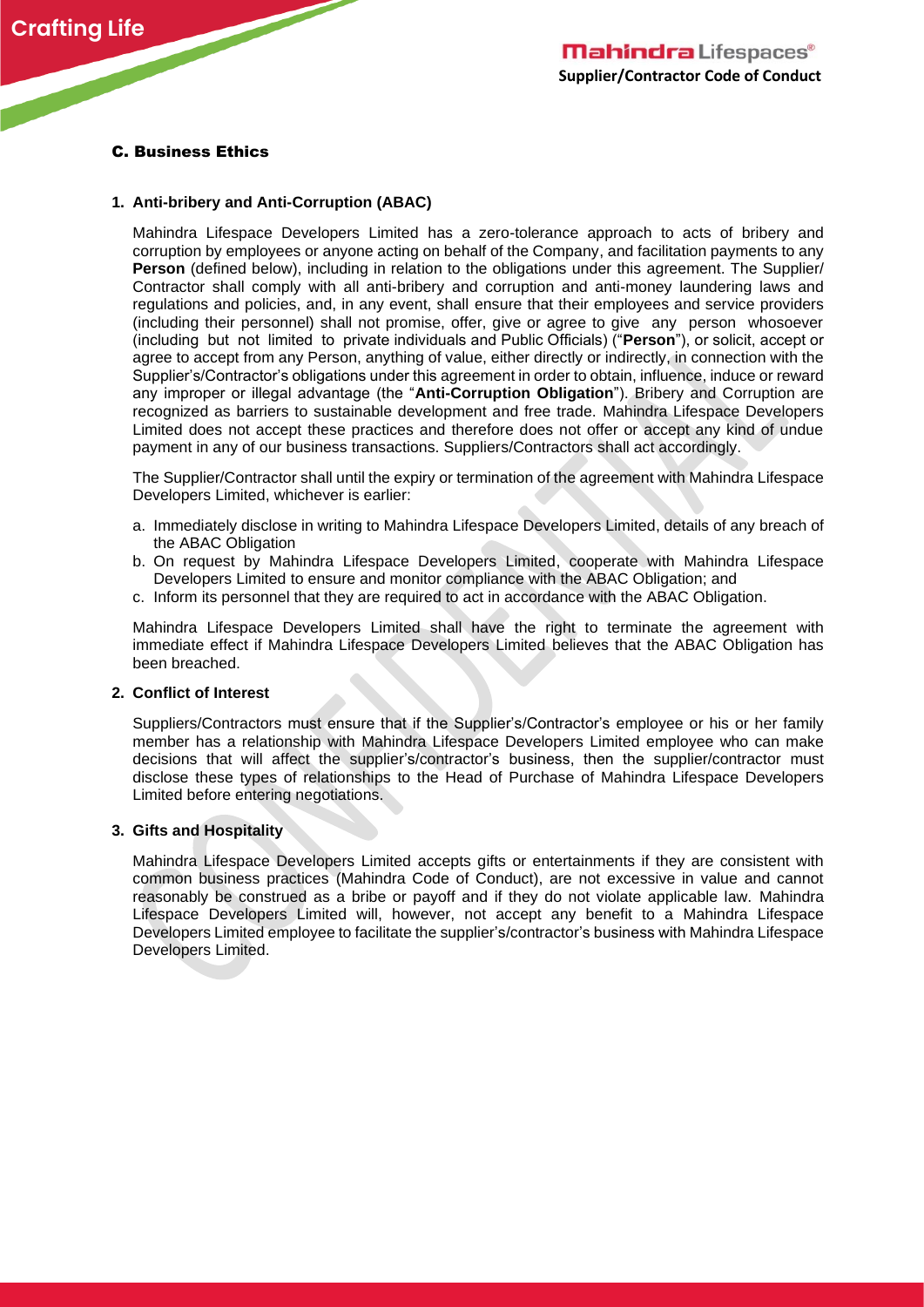# Level 2 | Qualifying standards

All Mahindra Lifespace Developers Limited suppliers/contractors are expected, in case of noncompliance to **qualifying standards** at the time of signing a contract with Mahindra Lifespace Developers Limited, to have targets and action plan for reaching the qualifying standards, as they are described below.

# A. Environment

Suppliers/Contractors should recognize environmental responsibility by managing, measuring, and minimizing the environmental impact of their facilities/activities. In all the business operations, adverse effects on the community, environment and natural resources are to be minimized while safeguarding the health and safety of the public. Specific focus areas include statutory requirements, waste reduction, water re-use & disposal, recovery & management, and greenhouse gas emissions. Recognized management systems such as ISO 14001:2015, the Eco Management and Audit Scheme (EMAS) are used as references in preparing the Code and may be a useful source of additional information. The environmental standards are,

### **1. Compliance with Statutory Regulations**

Same as in Level 1

### **2. Waste reduction and recycling**

Supplier/Contractor shall ensure that wastewater and solid waste generated from operations, processes and sanitation facilities are to be monitored, controlled, and treated as required by law prior to discharge or disposal. Other type of waste is to be reduced or eliminated at the source or by practices such as modifying production, maintenance and facility processes, material substitution, conservation, recycling and reusing materials. Contractors shall focus on Construction & Demolition (C&D) waste management and reduction.

#### **3. Air emissions**

Air emissions of dust, volatile organic chemicals, aerosols, corrosives, particulates, ozone depleting chemicals and combustion by-products due to contractual work/supplier/contractor operations are to be characterized, monitored, controlled and treated as required prior to discharge.

#### **4. Hazardous Substances**

Chemical and other materials posing a hazard if released to the environment are to be identified and managed to ensure their safe handling, movement, storage, use, recycling or reuse and legitimate disposal.

#### **5. Restriction of specific substances**

Suppliers/Contractors shall adhere to all applicable laws, regulations and customer requirements regarding use of prohibited/restricted substances (substances covered under RoHS & REACH) \* in their product and process. These regulations include, but are not limited to,

- Waste Electrical and Electronic Equipment (**WEEE**)
- Regulation on Registration, Evaluation, Authorization and Restriction of Chemicals (**REACH**)

#### **6. Greenhouse Gas Emissions**

The supplier/contractor shall strive for continuously decreasing greenhouse gas emissions caused by its business operations, primarily carbon dioxide  $(CO<sub>2</sub>)$  emissions. The monitoring and documentation of CO<sup>2</sup> emissions connected to Mahindra Lifespace Developers Limited part of use will be encouraged.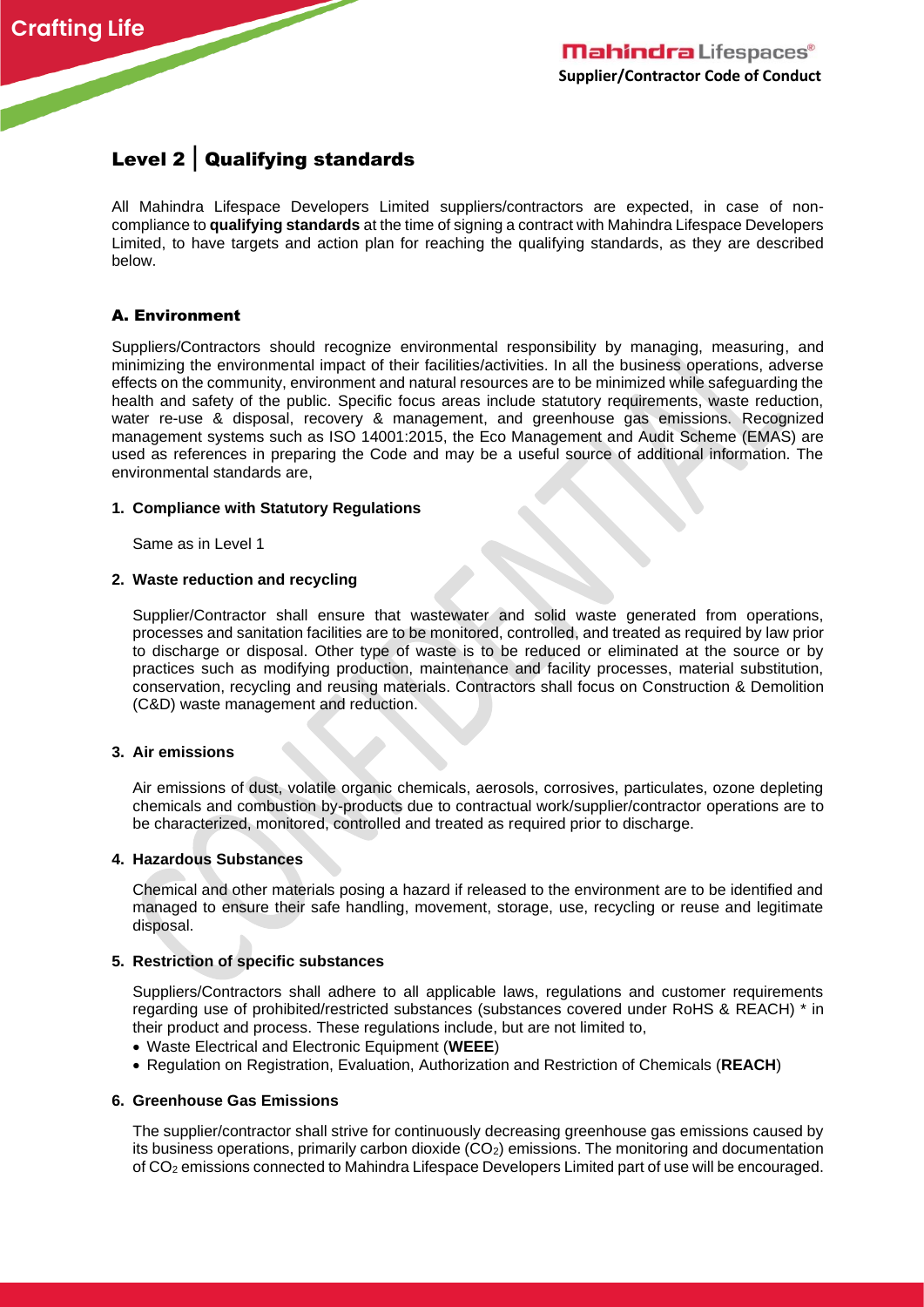

Information about the CO<sup>2</sup> management shall be provided to Mahindra Lifespace Developers Limited on request – already part of contractor data requirements.

### **7. Energy management**

Energy management with focus on minimizing the wastage of energy shall be applied in all business operations. Suppliers/Contractors should strive to implement recognized management system & guidelines such as ISO 50001. Suppliers/contractors are encouraged for adoption of renewable energy in their overall mix of energy use.

#### **8. Reduction in Water consumption**

Suppliers shall take all effective measures to reduce their intensity of water consumption for operations & processes.

#### B. Labour

Covers all applicable clauses in **level 1** on child labour, forced labour, inhuman or harsh treatment and discrimination in addition to the below mentioned points.

#### **1. The Right to Organize and Collective Bargaining**

The Supplier/Contractor must not interfere with the worker's right to form and join unions or to bargain collectively. This means that Supplier/Contractor must recognize his employees' right to choose whether to associate with or establish any organisation including labour organisations. If trade unions are not allowed in the area of operation, or only state authorized organisations are allowed, the Supplier/Contractor shall facilitate alternative measures to allow employees to access management to discuss work related matters.

#### **2. Working Hours and Salary**

Mahindra Lifespace Developers Limited recognizes the need for a sound balance between work and leisure for all employees. Unless the law provides otherwise, the maximum working time at the Supplier/Contractor sites is 48 hours per week plus maximum 12 hours of overtime work. All workers shall be allowed to have at least one day off in a period of seven days unless the national law/rules provide otherwise. Salaries for work and overtime shall be in accordance with the applicable national law or applicable national rules. Deductions in salary due to company fines or penalties must never compromise minimum salary/ wages as stipulated by relevant law.

#### **3. Health & Safety**

Same as in level 1 plus the below mentioned points.

#### **i. Incident Reporting and Tracking**

Suppliers/Contractors shall define procedures to prevent, manage, track and report occupational injury and illness, including provisions to,

#### **I. Inspire worker reporting**

Categorize and record injury/illness cases

#### **II. Deliver essential medical treatment**

Incident analysis and implement corrective actions to eliminate their root cause. Facilitate return of workers to work, debriefing and post-traumatic stress procedure. Follow Mahindra Lifespace Developers Limited incident reporting processes.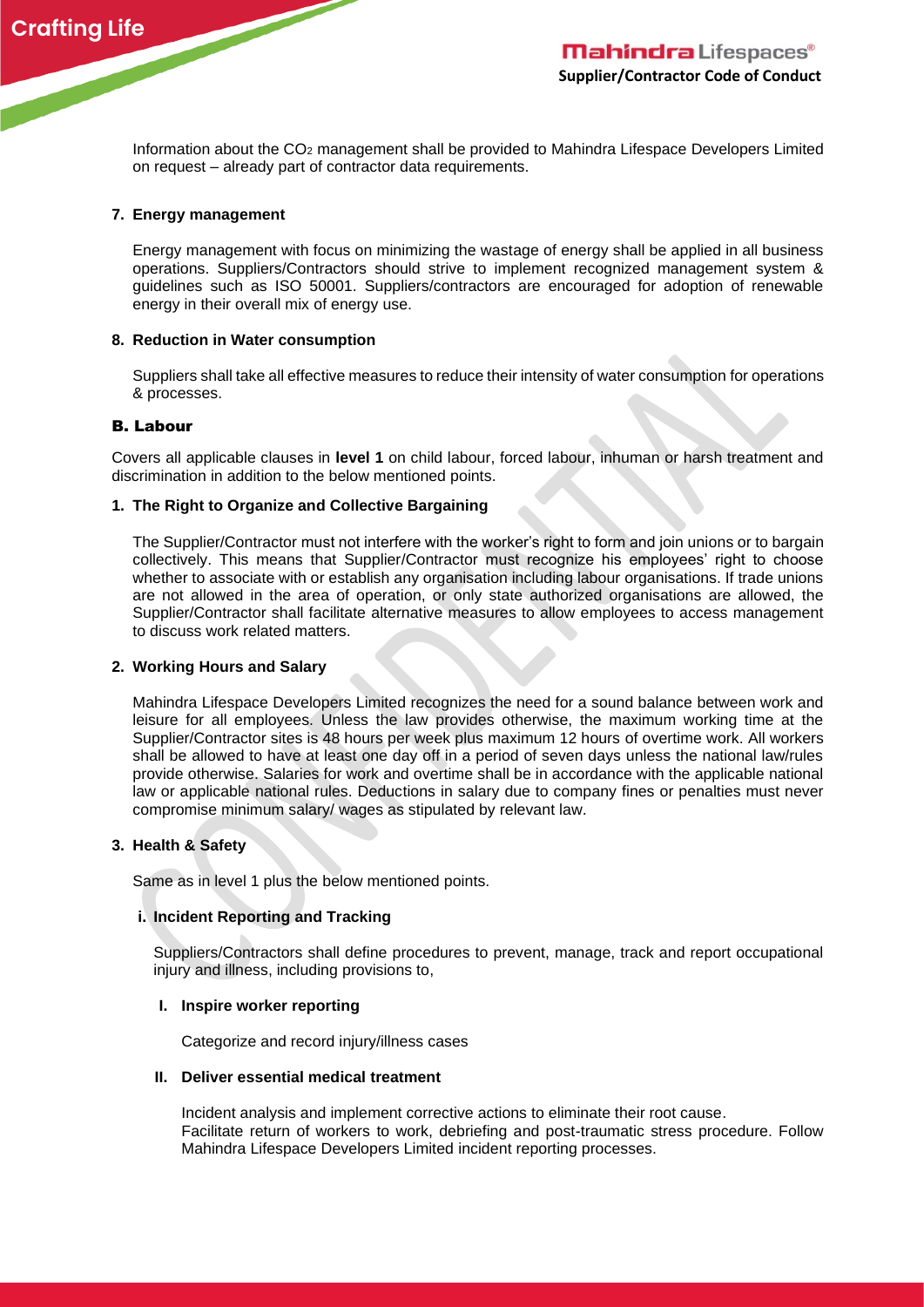### **4. Sanitation, Food & Housing**

Suppliers/Contractors shall provide ready access to clean toilet facilities, potable water and sanitary food preparation, storage, and eating facilities. Worker dormitories provided by the Supplier/Contractor, or a labour agent are to be maintained clean and safe, and provided with appropriate emergency egress and adequate heat and ventilation with appropriate entry and exit privileges. Contractors to follow Mahindra Lifespace Developers Limited guidelines for labour camps.

#### **5. Right to privacy**

Supplier/contractor shall respect his/her employees' right to privacy when it gathers or keeps personal information or implements employee-monitoring practices.

#### C. Business ethics

### **1. Anti-bribery and Anti-Corruption, Conflict of Interest and Gifts & Hospitality**

Criteria as mentioned under minimum standards.

#### **2. Information Security**

Suppliers/contractors must ensure secure use and distribution of information and data in their workplace. Suppliers/contractors must maintain physical and electronic security for all confidential information received from Mahindra Lifespace Developers Limited for fulfilling their commitment. Suppliers'/Contractors' employees must use extreme care in protecting confidential and proprietary information of any kind from Mahindra Lifespace Developers Limited.

#### **3. Governance**

Suppliers/Contractors must follow highest standards of ethical behaviour in all the processes of operation of business and ensure,

- Sustainable Development as an integral part of their business
- Internal Auditing Process and actions on the audit findings
- Compliance to the Quality Management System
- Correct Financial Reporting

#### **4. Political Activity**

Suppliers/Contractors should desist making use of Mahindra Lifespace Developers Limited's association with them for getting any political gain or use the name of Mahindra Lifespace Developers Limited to participate in political campaigns.

### **5. Emergency Preparedness Planning**

Suppliers/Contractors shall be prepared for any disruptions (e.g., extreme weather events, natural disasters, terrorism, software viruses, illness, pandemic, infectious diseases, & the likes) affecting its business and supplies to Mahindra Lifespace Developers Limited. This preparedness especially includes disaster management plan to protect both employees as well as the material and facilities as far as possible from the effects of possible disasters that arise within the domain of operations.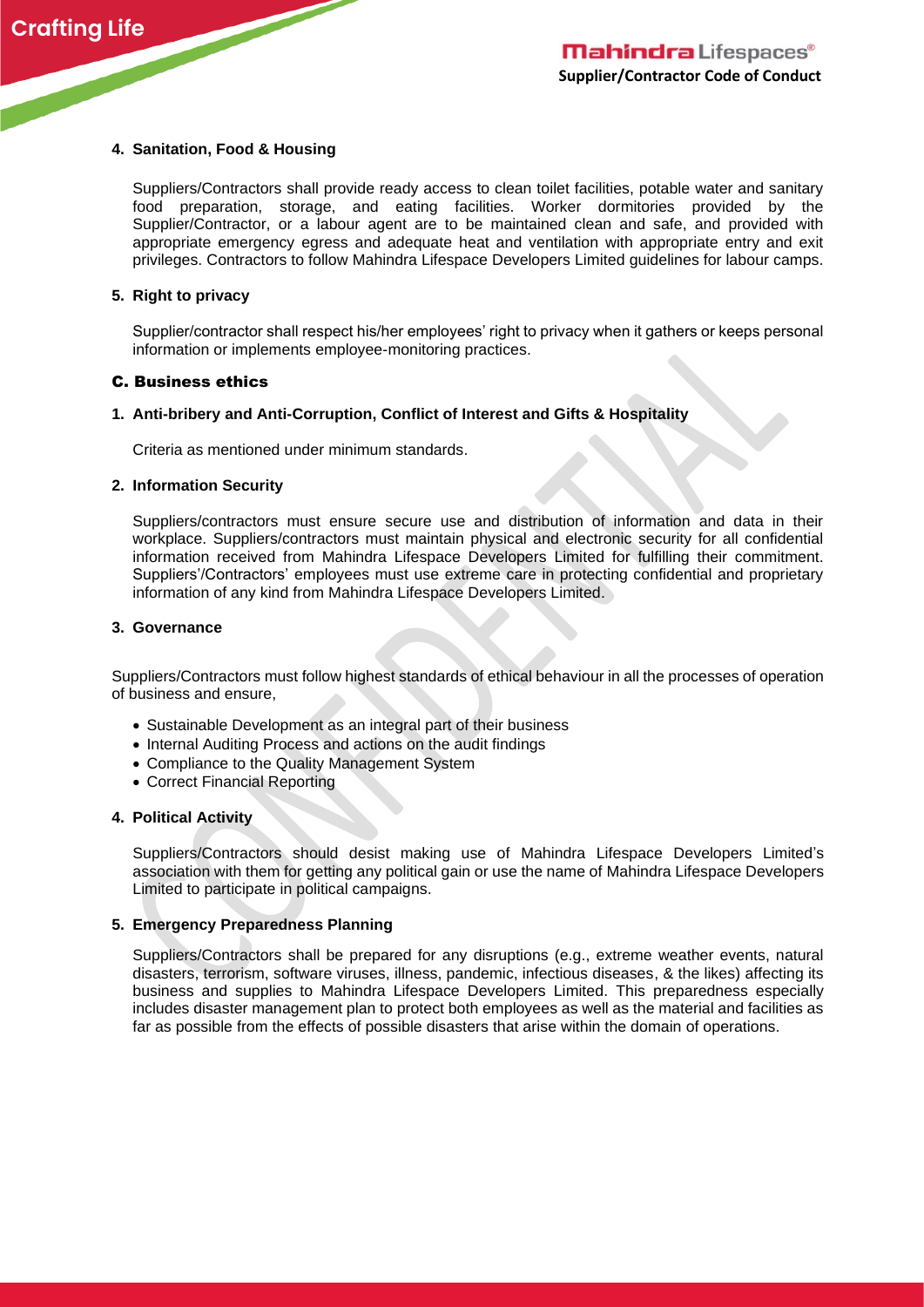# Level 3 | Leadership standard

All suppliers/contractors must strive to move to leadership standards.

# A. Labour

All points as per qualifying standards, plus best in class labour welfare and engagement programs which have won external recognition.

### B. Environment

All points as per qualifying standards, plus best in class EHS program which have won external recognition.

#### **Suppliers**

Materials are green rated, green initiatives on energy, waste, water reduction and circular economy (take back, packaging waste reduction)

#### **Contractors**

Services demonstrate initiatives on conservation of energy, water, & reduction of waste and circulate economy beyond management systems and compliances

# C. Business Ethics and Governance

All points in qualifying standards, plus board leadership in climate action with ESG integrated into strategy. ESG review by board. Reporting as NVG BRR, or as per GRI framework.